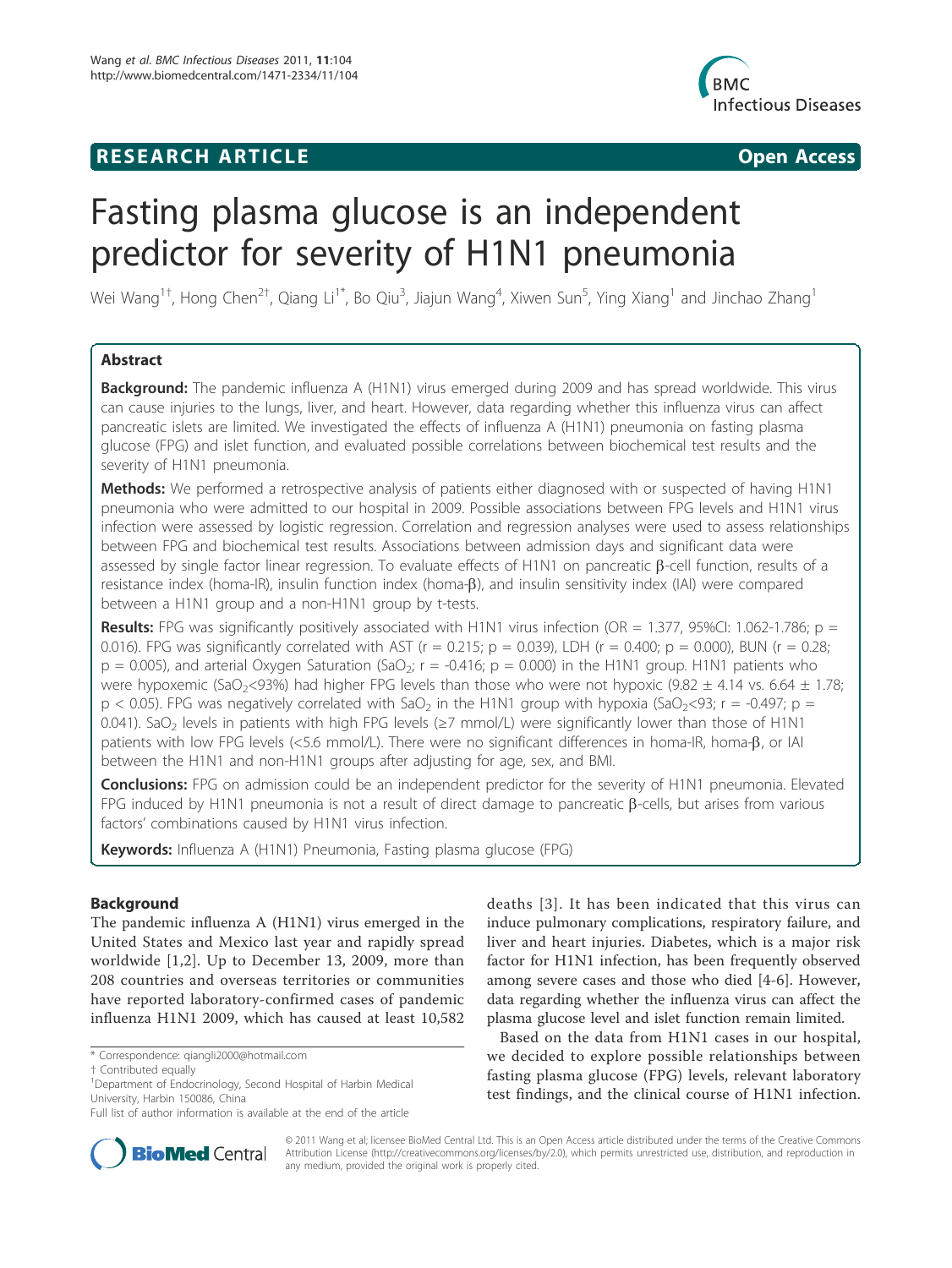In addition, considering the possible effects of viral damage on pancreatic  $\beta$ -cell function, we compared changes of islet function between confirmed H1N1 patients and non-H1N1 patients.

## Methods

## Patients

Data were collected from suspected H1N1-infected patients who had complications of pneumonia in the Emergency Ward of the Second Hospital of Harbin Medical University in 2009. The diagnostic criteria for suspected H1N1, which were similar to those of the Centers for Disease Control and Prevention (CDC) criteria [7], were defined by the Chinese Ministry of Health: fever, known exposure to H1N1, respiratory symptoms, and infiltrates observed on chest radiography [8]. Pharynx swab samples of all suspected cases were sent to the provincial CDC, where H1N1 virus infection was detected and confirmed by real time PCR.

In this retrospective analysis, the clinical and biochemical characteristics of 34 patients positive for H1N1 and 67 patients with non-H1N1 pneumonia were compared. Patients were excluded if they were younger than 16 years of age, were pregnant, had a history of diabetes, or died. Data from laboratory examinations were collected on admission and before steroid treatment, including FPG, glycosylated hemoglobin (HBA1c), function tests for liver and kidney, myocardial enzymes, blood cells, and arterial blood gas analysis. Arterial oxygen saturation  $(SaO<sub>2</sub>)$  < 93% (measured on supplemental oxygen) was also used to classify cases as 'serious'; the duration of a hospital stay was the main indicator to judge severity of the disease. Plasma insulin (FINS) was randomly tested among 21 H1N1-positive and 31 H1N1-negative patients at the same time of FPG determinations.

To account for possible H1N1 effects on pancreatic  $\beta$ cell function, a homeostasis model assessment (Homa) and IAI were used to measure insulin resistance and sensitivity [9,10]. These included: an insulin resistance index: Homa-IR =  $Ln(FPG \times FINS/22.5)$ ;  $\beta$ -cell function index: Homa- $\beta$  = 20  $\times$  FINS/(FPG-3.5); and insulin sensitivity index : IAI =  $-Ln(1/(FPG \times FINS))$ . This study was approved by the Ethics Committee of the Harbin Municipal Bureau of Health.

## **Treatments**

Upon admission, all patient blood samples had been screened with hematology, biochemistry, and virology tests. All patients were empirically administrated antivirals, broad-spectrum antibiotics, and mechanical ventilation therapy before certification of viral or bacterial infections. Baseline and serial chest radiographs and CT scans, if necessary, were performed for all suspected or confirmed H1N1 patients. For suspected or confirmed H1N1 patients with severe pneumonia, as indicated by persistent fever and deteriorating lung opacities on chest X-ray, intravenous therapy with methylprednisolone (120-500 mg every day for 5 days followed by a decreasing dose based on the patient's condition) was used as necessary treatment.

## Statistical analysis

Results are given as means ± SDs or percentages and compared between different groups by independent ttests or ANOVA, as appropriate. Associations between FPG and H1N1 virus infection, expressed as Odds Ratios (OR) and 95% confidence intervals (CI), were examined by logistic regression analysis after controlling for sex, age, and BMI. Correlation analysis was used to evaluate possible relationships between FPG and biochemical test results. Associations between number of admission days and significant data among the two groups were further assessed by single factor linear regression. Associations between FPG and  $SaO<sub>2</sub>$  were assessed by correlation and regression analyses. To evaluate possible H1N1 effects on pancreatic  $\beta$ -cell function, homa-IR, homa- $\beta$ , and IAI were compared by *t*-tests between H1N1 and non-H1N1 groups after adjusting for age, gender, and BMI. All analyses used SPSS version 13.0 (SPSS Inc., Chicago, IL, USA). P < 0.05 (two-tailed) was considered to be statistically significant.

## Results

## 1. Comparisons of clinical features between H1N1 and non-H1N1 pneumonia patients

All data for the patients diagnosed as suspected H1N1 and confirmed H1N1 were collected in the Emergency Ward of the Second Hospital of Harbin Medical University in 2009. All patients were Han Chinese, except for one Man Chinese, and all were from Harbin City or surrounding areas. Table 1 summarizes the clinical and biochemical characteristics of the H1N1 and non-H1N1 patients. There were no statistically significant differences for age, gender, or BMI between the two groups. There were no detectable differences in WBC counts and differential counts, and hepatic and renal functions between the two groups.

However, significant differences of biochemical exam results were found in plasma glucose levels (7.93 ± 3.44 vs. 6.13 ± 1.54, H1N1 vs. non-H1N1; p < 0.01), LDH  $(1139.63 \pm 1086.24 \text{ vs. } 501.59 \pm 613.70, \text{H1N1 vs. non-}$ H1N1;  $p < 0.01$ ), BUN (6.57 ± 4.46 vs. 4.54 ± 2.42, H1N1 vs. non-H1N1;  $p < 0.05$ ), and SaO<sub>2</sub> (86.29 ± 13.23 vs. 93.23 ± 7.30, H1N1 vs. non-H1N1; P < 0.05). The number of admission days for H1N1 patients were obviously longer than for non-H1N1 patients (17.65  $\pm$ 8.28 vs. 11.91  $\pm$  8.77, H1N1 vs. non-H1N1; p < 0.01). Logistic regression analysis indicated significant positive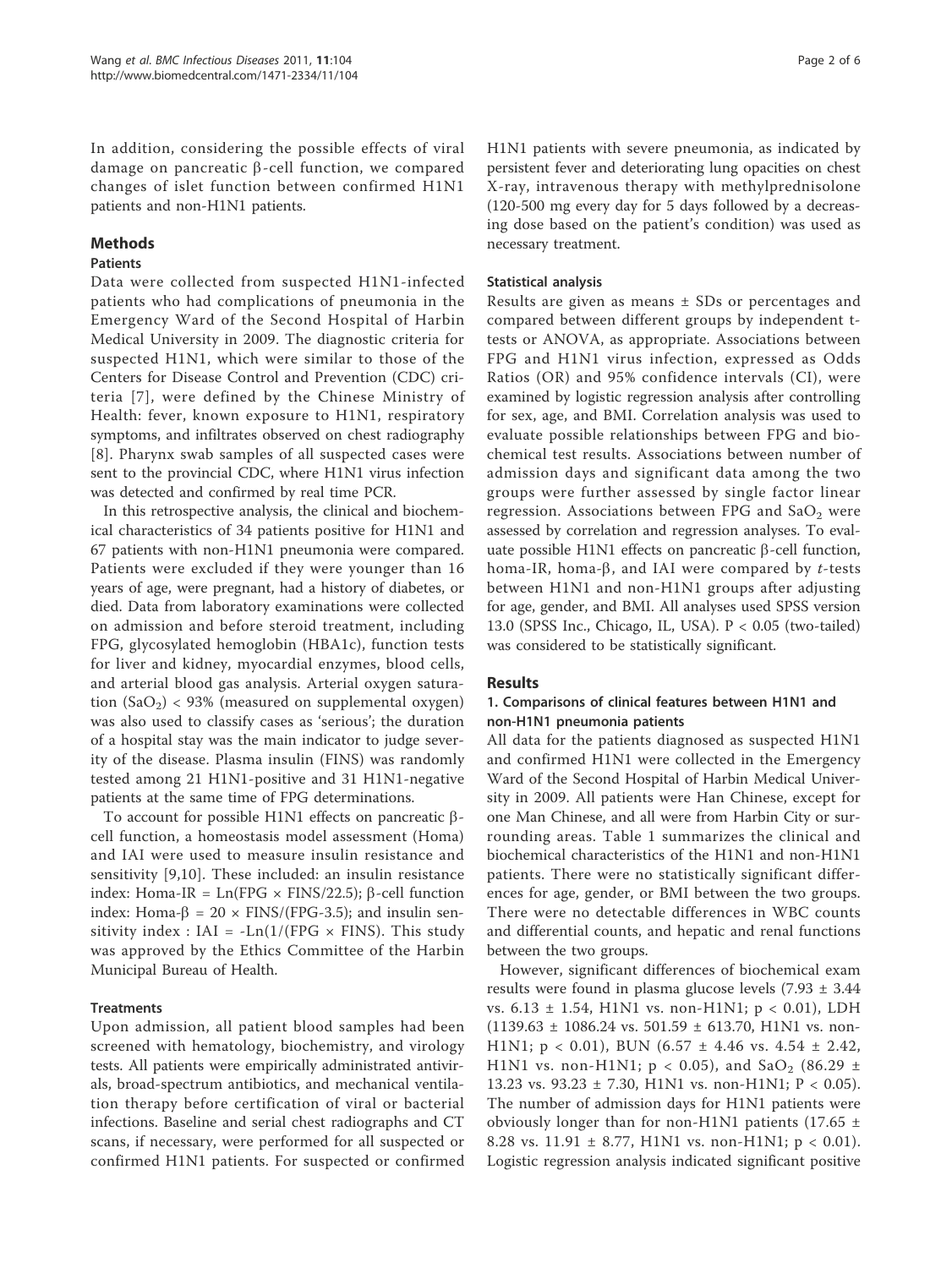|                                       | Patient with non-H1N1 pneumonia<br>$(n = 67)$ | Patients with confirmed H1N1<br>pneumonia ( $n = 34$ ) | Odds Ratio (95%Cl) for P<br><b>H1N1</b> | Value    |
|---------------------------------------|-----------------------------------------------|--------------------------------------------------------|-----------------------------------------|----------|
| Age (years)                           | $33.70 \pm 13.32$                             | $37.76 \pm 12.59$                                      |                                         |          |
| Male (%)                              | 53.7                                          | 55.9                                                   |                                         |          |
| <b>BMI</b>                            | $24.98 \pm 4.75$                              | $24.54 \pm 3.69$                                       |                                         |          |
| Duration of hospitalization<br>(days) | $11.91 \pm 8.77$                              | $17.65 \pm 8.28***$                                    |                                         |          |
| Mechanical ventilation(no.)           | 12                                            | 18                                                     |                                         |          |
| Excluded patient(no.)                 | $\overline{4}$                                | 7                                                      |                                         |          |
| Pregnant women                        |                                               | 3                                                      |                                         |          |
| Diabetes of history                   | 3                                             | $\overline{2}$                                         |                                         |          |
| Death                                 | $\Omega$                                      | $\overline{2}$                                         |                                         |          |
| White cell count $(x10^9/L)$          | $7.89 \pm 5.90$                               | $8.84 \pm 5.95$                                        | 1.011(0.984-1.040)                      | 0.417    |
| Neutrophils $(x10^9/L)$               | $4.67 \pm 2.78$                               | $5.86 \pm 3.68$                                        | 1.121(0.938-1.339)                      | 0.208    |
| Lymphocytes (x10 <sup>9</sup> /L)     | $1.16 \pm 0.56$                               | $0.87 \pm 0.63$                                        | $0.367(0.120 - 1.121)$                  | 0.078    |
| Monocytes $(x10^9/L)$                 | $0.51 \pm 0.32$                               | $0.42 \pm 0.36$                                        | $0.358(0.058 - 2.205)$                  | 0.268    |
| ALT (U/L)                             | $81.53 \pm 139.48$                            | 53.39 $\pm$ 43.59                                      | $0.997(0.990 - 1.003)$                  | 0.309    |
| AST (U/L)                             | $102.54 \pm 183.13$                           | 122.82 ± 145.68                                        | 1.000(0.998-1.003)                      | 0.704    |
| $CK$ (U/L)                            | $190.68 \pm 225.53$                           | $345.86 \pm 635.14$                                    | 1.001(1.000-1.002)                      | 0.079    |
| CK-MB (U/L)                           | $22.32 \pm 18.81$                             | $19.55 \pm 13.30$                                      | $0.995(0.953 - 1.038)$                  | 0.811    |
| LDH (U/L)                             | $501.59 \pm 613.70$                           | 1139.63 ± 1086.24**                                    | 1.001(1.000-1.002)                      | $0.010*$ |
| BUN (µmol/L)                          | $4.54 \pm 2.42$                               | $6.57 \pm 4.46*$                                       | 1.184(1.024-1.369)                      | $0.022*$ |
| CREA (µmol/L)                         | $76.93 \pm 35.19$                             | $92.97 \pm 52.57$                                      | 1.009(0.998-1.019)                      | 0.119    |
| FPG (mmol/L)                          | $6.13 \pm 1.54$                               | 7.93 $\pm$ 3.44**                                      | 1.377(1.062-1.786)                      | $0.016*$ |
| $PO2$ (mmHg)                          | $79.42 \pm 31.73$                             | $70.29 \pm 36.53$                                      | 1.003(0.985-1.021)                      | 0.729    |
| $PCO2$ (mmHg)                         | $37.10 \pm 4.79$                              | $35.86 \pm 5.20$                                       | $0.948(0.856 - 1.046)$                  | 0.280    |
| $SaO2$ (%) &                          | $93.23 \pm 7.30$                              | $86.29 \pm 13.23*$                                     | 1.045(0.976-1.118)                      | 0.205    |

| Table 1 Clinical and laboratory Data of study subjects |  |
|--------------------------------------------------------|--|
|--------------------------------------------------------|--|

\*p < 0.05; \*\*p < 0.01, vs. non-H1N1 patients; \*significant exam associated with H1N1 infection assessed by logistic regression after controlling age, sex and BMI. The data expressed as mean  $\pm$  SD, or percentage, or OR and 95%CI

associations between FPG (OR = 1.377, 95%CI:1.062- 1.786; p = 0.016), LDH (OR = 1.001, 95%CI: 1.000- 1.002; p = 0.010), BUN (OR = 1.184, 95%CI: 1.024- 1.369;  $p = 0.022$ ) and H1N1 virus infection.

#### 2. Relationship between FPG and H1N1

Defining  $SaO<sub>2</sub>$  of 93% as a threshold, we further investigated the relationship between FPG and  $SaO<sub>2</sub>$ . Those with high FPG levels ( $\geq$ 7 mmol/L) had a significantly lower  $SaO<sub>2</sub>$  level than those with low FPG levels (<5.6) mmol/L) among H1N1 patients (Figure 1). The association between FPG and  $SaO<sub>2</sub>$  is shown in Figure 2. In the H1N1 group, patients with hypoxia (SaO<sub>2</sub>< 93%) had remarkably higher FPG levels than those of patients with  $SaO_2 \geq 93\%$  (Table 2). Elevated FPG also paralleled a trend for prolonged hospitalization, although there was no correlation between FPG and hospitalization duration (data not shown). Figure 3 shows the relationships between FPG levels and other biochemical indicators in the H1N1 group. Significant Pearson correlation coefficients were found between FPG and AST (r = 0.215; p = 0.039), LDH ( $r = 0.400$ ; p = 0.000), BUN ( $r =$ 0.28;  $p = 0.005$ ), and  $SaO<sub>2</sub>$  ( $r = -0.416$ ;  $p = 0.000$ ).

## 3. Influence of H1N1 infection on pancreatic islets function

Random determinations of FPG and FINS were made for suspected H1N1 patients on admission; information was collected for 21 confirmed-H1N1 patients and 34 non-H1N1 patients. The possible effects of H1N1 on pancreatic islets function was evaluated by calculating

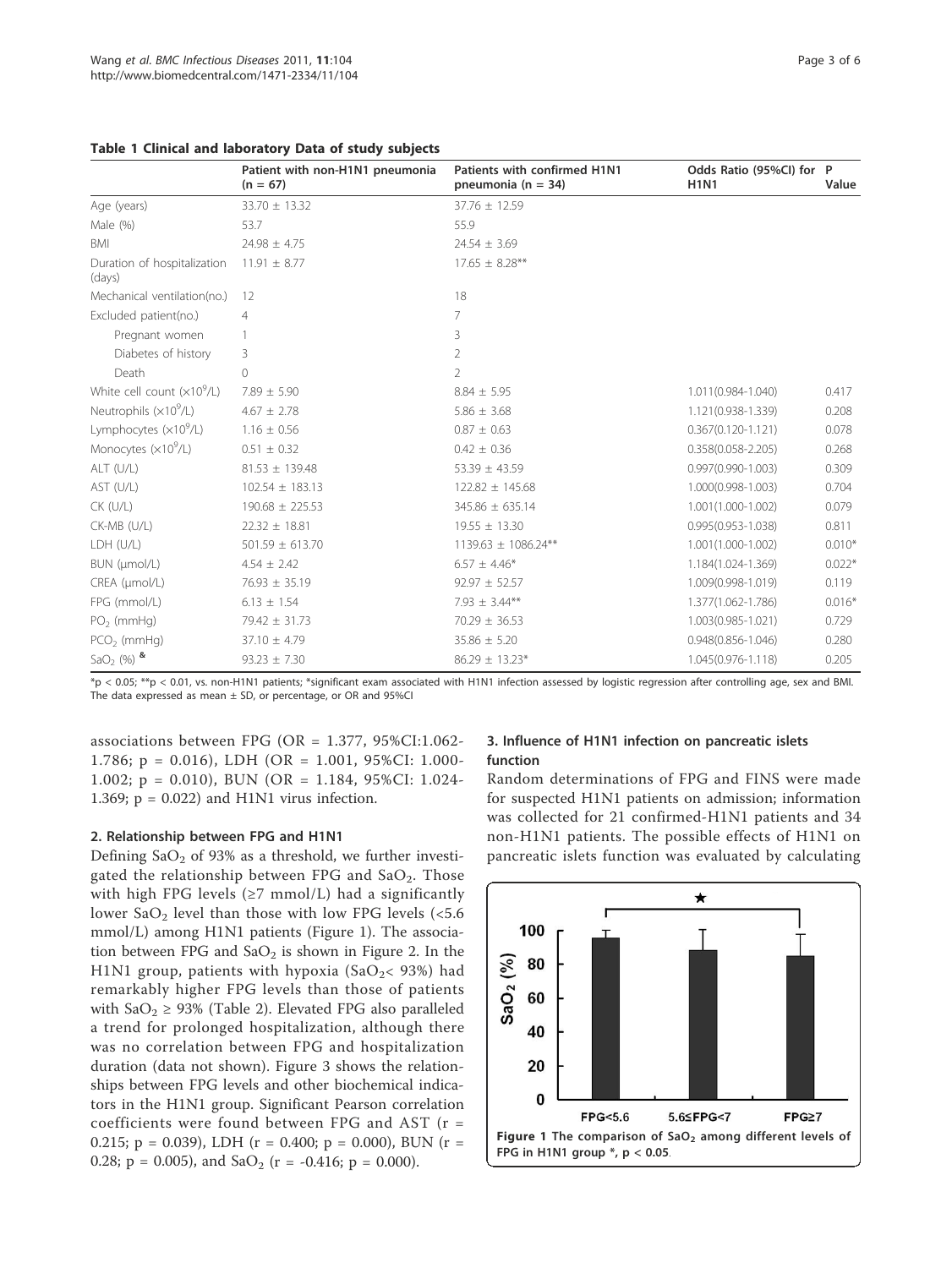

an insulin resistance index (homa-IR), an insulin function index(homa- $\beta$ ), and an insulin sensitivity index (IAI). The mean FPG level was significantly higher in the H1N1 group  $(8.29 \pm 3.57 \text{ vs. } 6.22 \pm 1.62, \text{H1N1 vs. }$ non-H1N1; p < 0.05; Table 3). However, no statistically significant differences were found for homa-IR, homa- $\beta$ , or IAI between the H1N1 and non-H1N1 groups after adjusting for age, gender, and BMI (Table 3).

#### 4. Predictors for the severity and clinical course of H1N1

In the H1N1 group, the FPG levels of patients with hypoxemia (SaO<sub>2</sub> <93%) were higher than those of patients without hypoxia  $(9.82 \pm 4.14 \text{ vs. } 6.64 \pm 1.78; \text{ p})$ < 0.05; Table 2). After adjusting for age, gender, and BMI, a significant negative correlation was found between FPG levels and  $SaO<sub>2</sub>$  in the H1N1 group with SaO<sub>2</sub> < 93%(r = -0.497; p = 0.041). The mean course of H1N1 patients with  $SaO<sub>2</sub> \ge 93\%$  was 12.26  $\pm$  7.63 d, whereas for patients with  $SaO_2$ <9 3% it was 19.22  $\pm$ 11.15 d; there was a significant difference between the 2 groups ( $p < 0.05$ ). In addition to FPG, some biochemical indicators that might influence or predict the disease course were analyzed by linear regression analysis. These results showed that number of hospitalization days were correlated with LDH ( $\beta$  = 0.000297  $\pm$  0.0000;  $p = 0.049$ , BUN ( $\beta = 0.0891 \pm 0.036$ ;  $p = 0.013$ ), PaO<sub>2</sub>

 $(\beta = -0.0119 \pm 0.004; \, p = 0.003)$ , and SaO<sub>2</sub> ( $\beta = -0.0287$ )  $\pm$  0.013; p = 0.036).

#### **Discussion**

Since the global outbreak of H1N1 in 2009, a large number of patients have died of H1N1 complications. This virus can not only cause severe pneumonia and respiratory failure, but can also impair the myocardium, and hepatic and renal functions and can even lead to multiple organ failure (MOF) [11,12]. However, there have been no reports regarding whether H1N1 virus can affect pancreatic  $\beta$ -cells. In this paper, we retrospectively analyzed suspected and confirmed H1N1 cases and found that the FPG level of H1N1 patients on admission was an important and independent predictor for the severity of H1N1.

It has been reported that diabetes mellitus (DM) is an independent risk factor for H1N1 infection and that the mortality of H1N1 patients complicated with DM is much higher [4,5,13]. In our study, those H1N1 patients with a diabetic history or pregnancy were excluded so as to remove possible interference on FPG levels. For similar reasons, those cases that died were also excluded to remove confounding effects from the statistical analysis. Most of the patients in our study were cured and discharged after appropriate therapies, except for 2 cases that died.

Homa-IR, homa- $\beta$ , and IAI are three important formulas for analyzing pancreatic  $\beta$ -cells function, and are widely used in the statistical analysis of clinical or basic research. They represent, respectively, insulin resistance, pancreatic  $\beta$ -cells function, and insulin sensitivity. Logistic regression analysis and t-tests both demonstrated notable relationships between FPG levels and H1N1 infection, and higher FPG levels in the H1N1 group than those in the non-H1N1 group. However, H1N1 pneumonia did not affect Homa-IR, homa- $\beta$ , and IAI, which indicated that the H1N1 virus might not directly damage pancreatic  $\beta$ -cells function, and the elevated FPG levels in the H1N1 group might be an indirect result. In contrast, the trend for downregulated homa- $\beta$  in the H1N1 group (Table2) indicates that H1N1 could potentially damage pancreatic  $\beta$ -cells.

Correlation analysis for H1N1 patients showed clear positive correlations between FPG and LDH, BUN and

Table 2 Association between FPG and  $SaO<sub>2</sub>$  among H1N1 and non-H1N1 patients with pneumonia

|                                                  | $SaO2 \geq 93\%$ |                        | $SaO2<$ 93%      |                        |
|--------------------------------------------------|------------------|------------------------|------------------|------------------------|
|                                                  | FPG (mmol/L)     | Hospitalization (days) | FPG (mmol/L)     | Hospitalization (days) |
| H <sub>1</sub> n <sub>1</sub> group ( $n = 34$ ) | $6.64 \pm 1.78$  | $12.26 \pm 7.63$       | $9.82 + 4.14***$ | $19.22 + 11.15*$       |
| Non-H1N1 group ( $n = 67$ )                      | $6.02 \pm 0.96$  | $11.52 + 10.88$        | $7.81 + 3.30$    | $12.11 + 7.56$         |

 $*P < 0.05$  vs.SaO<sub>2</sub>≧93% group; \*significant negative correlation with SaO<sub>2</sub>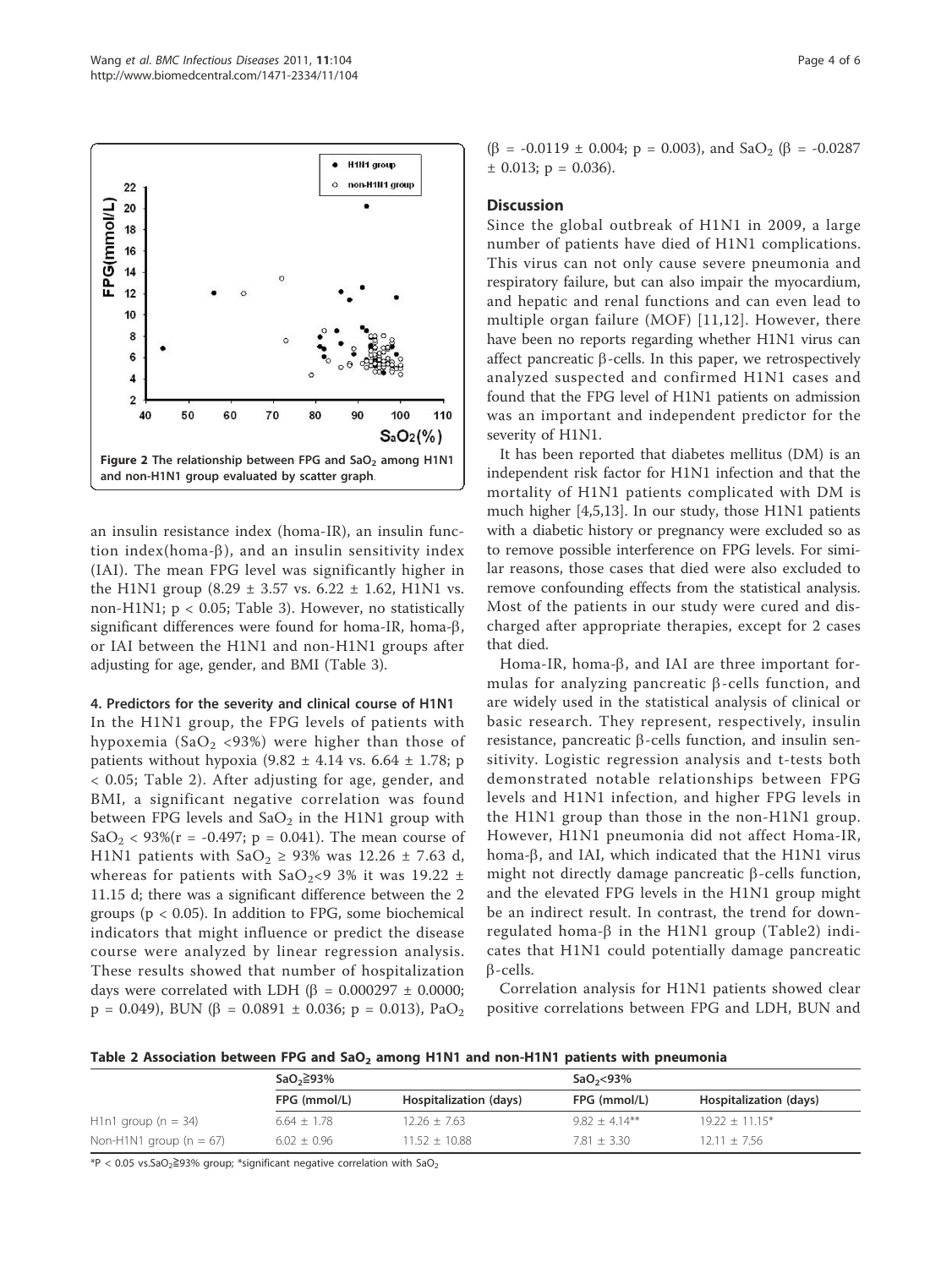

AST levels, whereas there was a clear negative correlation between FPG and  $SaO<sub>2</sub>$ . These results indicated changes in inflammation, renal function, hepatic function, and pulmonary function. We speculate that H1N1 mediated elevations of FPG might be the result of multiple factors' combinations caused by H1N1 virus infection, such as inflammatory stress, multiple organ impairment, and so on, while the changes of plasma glucose were not caused by H1N1 actions on insulin secretion by pancreatic  $\beta$ -cells or decreasing sensitivity to insulin.

To investigate the relationship between FPG and the severity of H1N1 pneumonia, we used  $SaO<sub>2</sub>$  on admission and the hospitalization course as indicators. We set FPG of <5.6 mmol/L or  $\geq$  7 mmol/L as cut-off values for low and high FPG, respectively. According to the Chinese Ministry of Health criteria, hypoxia was defined as  $SaO<sub>2</sub> < 93%$ , probably resulting from diffuse alveolar damage caused by H1N1 infection. In patients with obvious hypoxia (SaO<sub>2</sub> < 93%), there was a significantly negative correlation between FPG and  $SaO<sub>2</sub>$ , indicating that FPG could be a predictor of severity in H1N1 patients with severe hypoxic conditions. Our results showed that FPG was not a predictor for the number of hospitalization days, although elevated FPG levels and a prolonged stay in the hospital were in parallel. Thus, we consider that the FPG level on admission is a

preliminary and feasible indicator for predicting the severity of H1N1 pneumonia.

The H1N1 virus can cause damage to the body in various ways. In addition to extensive pulmonary inflammation and striking respiratory failure, it can also impair multiple organ systems [14,15]. Our results provide evidence that the myocardium, liver and kidneys are involved in H1N1 virus infection, as the myocardial enzymes, aminotransferases, and creatinine were elevated. Nevertheless, using the number of admission days as an indicator of the severity of H1N1 pneumonia, only LDH, BUN, Pa $O_2$ , and Sa $O_2$  were suitable for assessing disease duration. These results indicated that FPG could not be used to predict the clinical course of H1N1 in the hospital, but could be used as a preliminary predictor for the severity of H1N1 infection.

However, our study has some limitations. 1. An elevated FPG level could be due to multiple factors in H1N1 patients, whereas we only analyzed the associations between FPG and biochemical indicators; 2.We did not determine correlations between pneumonia scoring systems and FPG levels; and 3. The limited data in our study requires additional verification.

#### Conclusions

In this paper, we retrospectively analyzed cases of suspected and confirmed H1N1 infections in our hospital, and indicated the importance of FPG for evaluating the severity of H1N1 infection. Previous reports did not indicate whether the H1N1 virus had an influence on pancreatic  $\beta$ -cells function. Our results demonstrated that elevated FPG induced by H1N1 pneumonia could not be a result of direct damage to pancreatic  $\beta$ -cells, but could arise from various factors' combinations caused by H1N1 virus infection. The FPG level of H1N1 patients on admission is a simple and feasible indicator to predict the disease tendency; however, more information and clinical data are required to investigate whether the prognosis of H1N1 pneumonia will benefit from plasma glucose control and regulation.

Table 3 Comparison of blood glucose levels and pancreatic  $\beta$ -cells function between H1N1 and non-H1N1 patients

|                  | Patient with non-H1N1 pneumonia ( $n = 31$ ) | Patients with confirmed H1N1 pneumonia ( $n = 21$ ) |
|------------------|----------------------------------------------|-----------------------------------------------------|
| FBG (mmol/L)     | $6.22 \pm 1.62$                              | $8.29 + 3.57*$                                      |
| $FINS(\mu U/mL)$ | $15.07 + 6.72$                               | $14.96 + 6.70$                                      |
| $HbA1c$ (%)      | $5.83 + 0.60$                                | $6.22 + 1.78$                                       |
| Homa-IR          | $4.12 + 1.98$                                | $5.27 + 3.88$                                       |
| Homa- $\beta$    | $134.73 \pm 76.76$                           | $103.13 \pm 82.37$                                  |
| A                | $4.42 + 0.49$                                | $4.61 + 0.55$                                       |

 $*P < 0.05$  vs. non-H1N1 patients after controlling age, sex and BMI